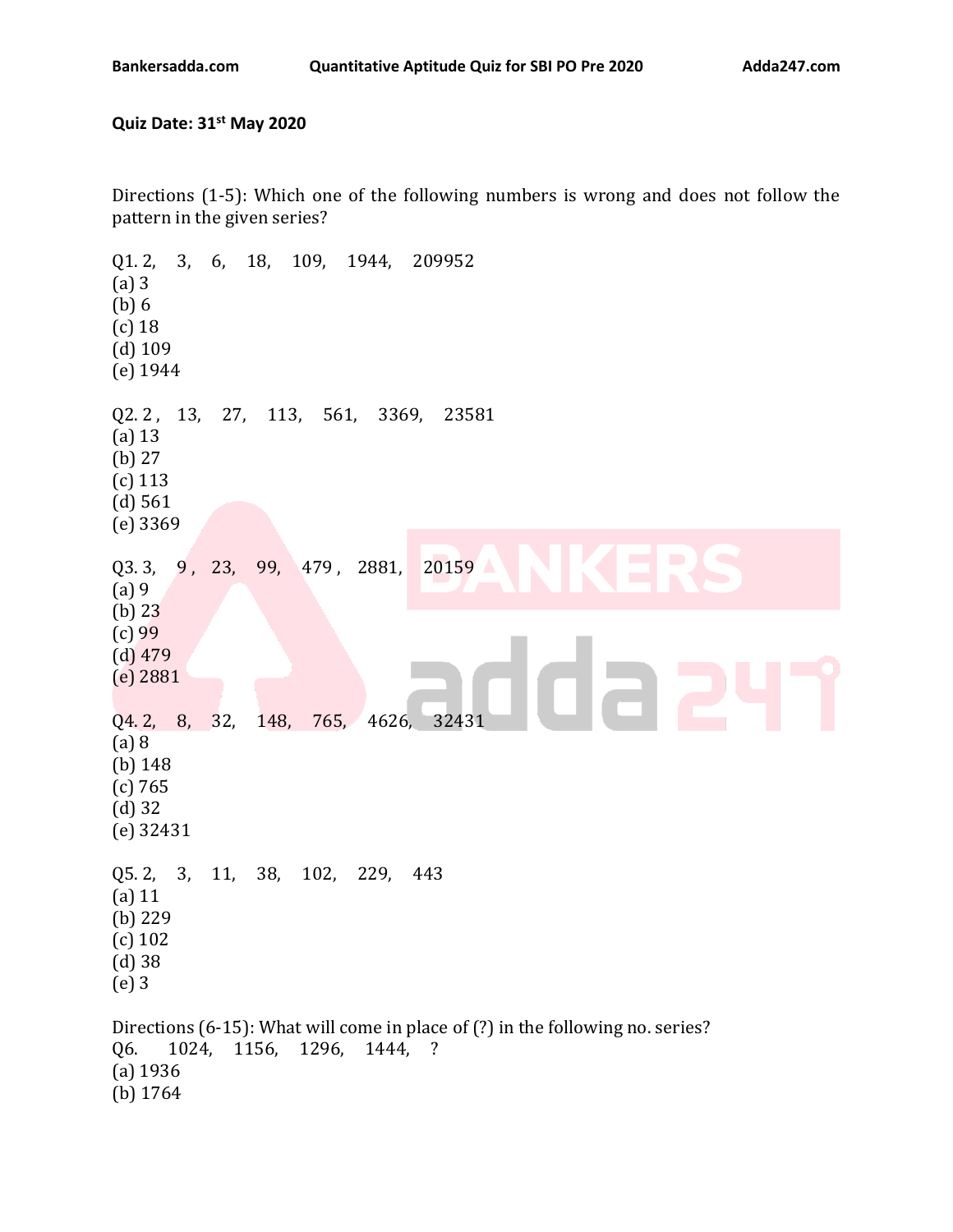| (c) 1600<br>(d) 784<br>(e) 1681                                                                                                               |
|-----------------------------------------------------------------------------------------------------------------------------------------------|
| $Q7.$ 2.5,<br>8, 17.5, 36, ?,<br>130<br>(a) 68.5<br>$(b)$ 72<br>(c) 69.5<br>(d)70.5<br>$(e)$ 70                                               |
| <b>12 Months Subscription</b><br><b>SBIPO</b><br><b>MAHA PACK</b><br><b>Live Class, Video Course</b><br><b>Test Series, eBooks</b>            |
| <b>English (with eBooks)</b><br>$\blacksquare$<br>Œ<br>128,<br>512,<br>32,<br>8,<br>2,<br>Q8.<br>$\cdot$<br>$\Box$<br>D<br>(a) 0.5<br>$(b)$ 1 |
| $(c)$ 2<br>$(d)$ 1.5<br>$(e)$ 4                                                                                                               |
| 9, 8, 24, 53, 54, 83, 99, ?<br>Q9.<br>$(a)$ 102<br>$(b)$ 96<br>$(c)$ 98<br>$(d)$ 100<br>(e) 94                                                |
| 3,<br>15,<br>95,<br>Q10. 1,<br>767,<br>$\overline{\phantom{a}}$<br>(a) 7679<br>(b) $7697$<br>$(c)$ 7579<br>(d) 6911<br>(e) 8447               |
| 63, 124, 215, 342, ?, 728<br>Q11.<br>(a) 727<br>(b) $513$<br>(c) 511                                                                          |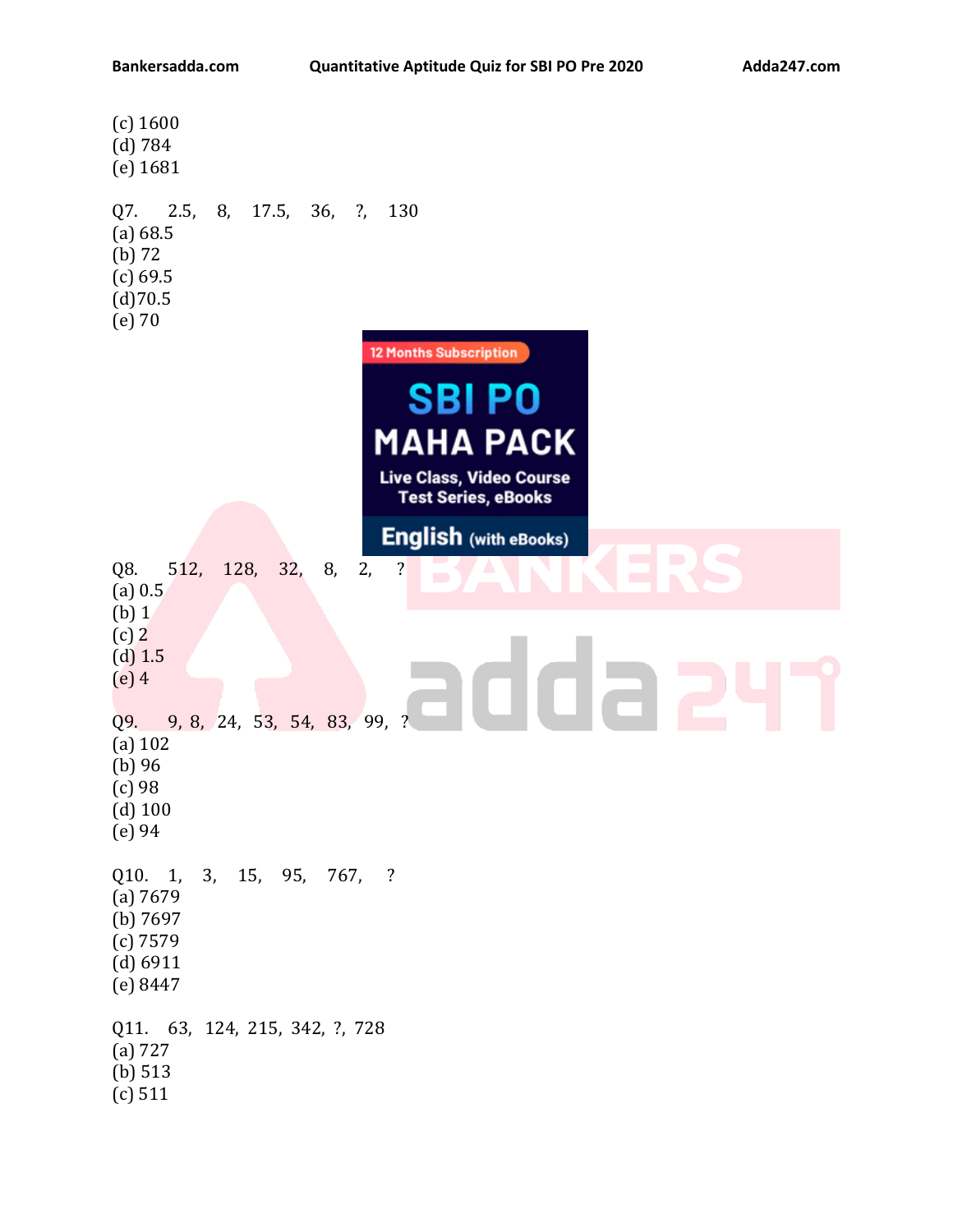| $(d)$ 509<br>(e) 507                                                                                                                                                                     |
|------------------------------------------------------------------------------------------------------------------------------------------------------------------------------------------|
| Q12. 5, 9, 18, 43, 92, ?,<br>382<br>(a) 252<br>$(b)$ 183<br>$(c)$ 227<br>$(d)$ 213<br>$(e)$ 206                                                                                          |
| Q13. 9, 18, 6, 12, 4, ?<br>$(a)$ 16<br>$(b)$ 2<br>$(c)$ 1<br>$(d)$ 10<br>$(e)$ 8                                                                                                         |
| Q14.<br>3.5, 12, 22.5, 36, 54.5, ?<br>$(a)$ 78<br>(b) 80<br>$\overline{\phantom{0}}$<br>$\overline{\phantom{a}}$<br>$\Box$<br>(c) 80.5<br>$\Box$<br>$\mathbb{R}$<br>(d) 82.5<br>(e) 84.5 |
| Q15. 2, 1.5, 2.5, 5.25, 12.5,<br>$\ddot{?}$<br>$(a)$ 37.25<br>$(b)$ 40<br>$(c)$ 33.25<br>$(d)$ 26.5<br>$(e)$ 33.75                                                                       |
| <b>Solutions</b>                                                                                                                                                                         |
| S1. Ans.(d)<br>Sol.                                                                                                                                                                      |

Given series :  $2\times3=6$  $3\times 6=18$  $18\times6 = 108 \neq 109$  $108 \times 18 = 1944$ 

S2. Ans.(a) Sol.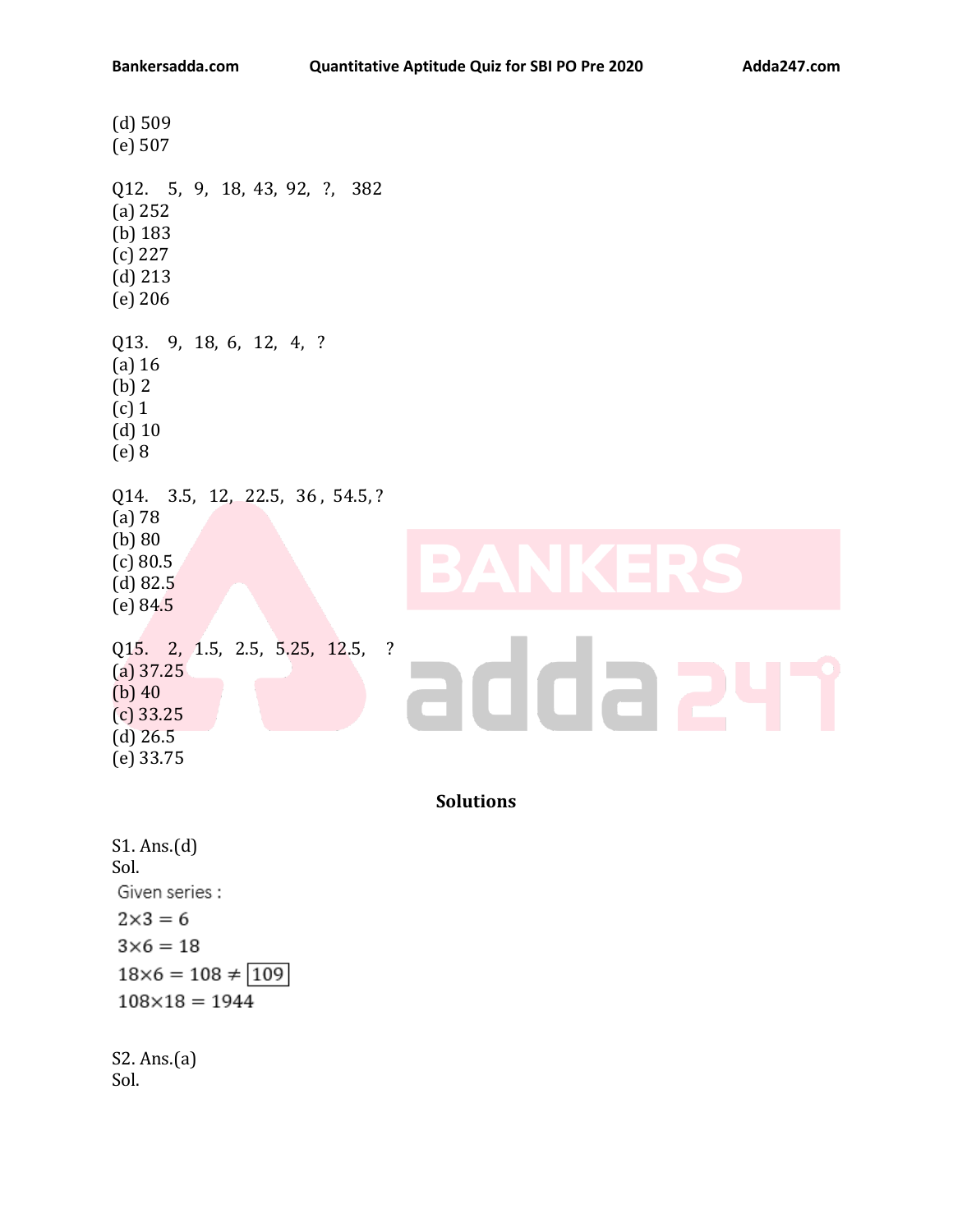| Pattern is:                                                                                                                                                                                                                                           |
|-------------------------------------------------------------------------------------------------------------------------------------------------------------------------------------------------------------------------------------------------------|
| $2 \times 2 + 7 = 11 \neq \boxed{13}$                                                                                                                                                                                                                 |
| $11 \times 3 - 6 = 27$                                                                                                                                                                                                                                |
| $11 \times 5 - 4 = 561$                                                                                                                                                                                                                               |
| <b>REIST RHEIS</b>                                                                                                                                                                                                                                    |
| <b>Billingual</b>                                                                                                                                                                                                                                     |
| <b>SB I PO 2020</b>                                                                                                                                                                                                                                   |
| <b>PRE + MAINS</b>                                                                                                                                                                                                                                    |
| $33. \text{Ans.}(c)$                                                                                                                                                                                                                                  |
| <b>Sol.</b>                                                                                                                                                                                                                                           |
| <b>Si</b>                                                                                                                                                                                                                                             |
| $32 \times 4 + 5 = 9$                                                                                                                                                                                                                                 |
| $9 \times 3 - 4 = 23$                                                                                                                                                                                                                                 |
| $97 \times 5 - 6 = 479$                                                                                                                                                                                                                               |
| $97 \times 5 - 6 = 479$                                                                                                                                                                                                                               |
| <b>St. Ans.(d)</b>                                                                                                                                                                                                                                    |
| <b>Set:</b>                                                                                                                                                                                                                                           |
| $2 \times 2 + 2^2 = 8$                                                                                                                                                                                                                                |
| $8 \times 3 + 3^2 = 33 \neq \boxed{32}$                                                                                                                                                                                                               |
| $3 \times 4 + 4^2 = 148$                                                                                                                                                                                                                              |
| <b>SS. Ans.(b)</b>                                                                                                                                                                                                                                    |
| $2 \underbrace{\phantom{0}}{+1^3} \underbrace{\phantom{0}}{+2^3} \underbrace{-11} \underbrace{-13^3} \underbrace{-38 \underbrace{\phantom{0}}{+4^3} \underbrace{-102 \underbrace{-129}}_{+5^3} \underbrace{-229} \underbrace{+6^3} \underbrace{-443}$ |
| $102 + 125 = 227$                                                                                                                                                                                                                                     |
| $\therefore$ 229 is wrong, It should be replaced by 227.                                                                                                                                                                                              |

S6. Ans.(c) Sol.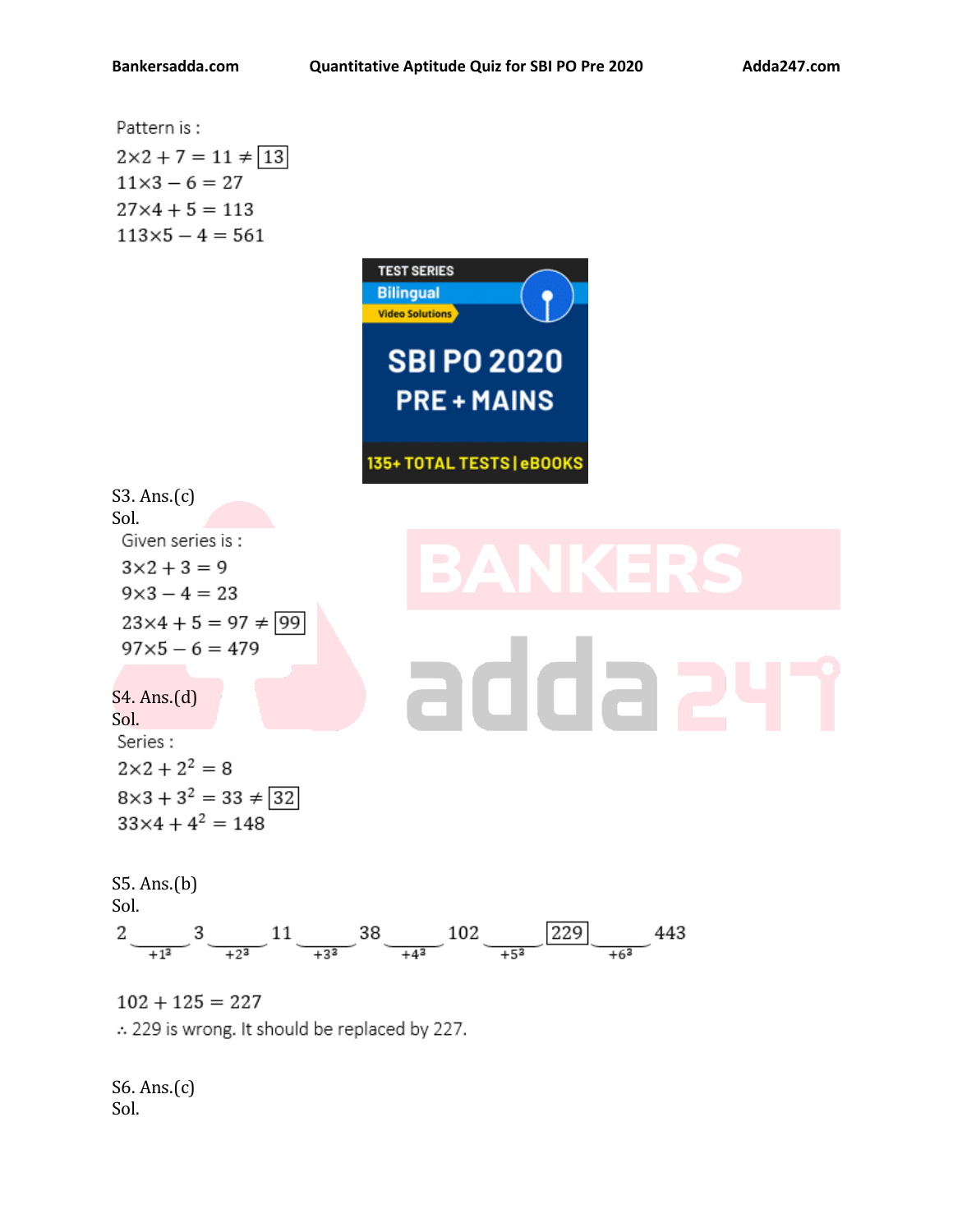```
Series is 32<sup>2</sup>, 34<sup>2</sup>, 36<sup>2</sup>, 38<sup>2</sup>, 40<sup>2</sup>, ....
\therefore ? = 40<sup>2</sup> = 1600
S7. Ans.(d)
Sol.
Pattern is
+5.5, +9.5, +18.5, +34.5, +59.5 ....
\therefore ? = 36 + 34.5 = 70.5
S8. Ans.(a)
Sol.
Pattern is
\div 4, \div 4, \div 4, \div 4, ...
 \therefore ? = 2 ÷ 4 = 0.5
                                              ENGLISH
                                               SBI PO 2020
                                              COMPLETE eBOOKS KIT
                                             Ace Reasoning | Quant | English
                                               Puzzle | Data Interpretation
S9. Ans.(c)
Sol.
                       +30+45+15₹Γ
                             JΓ
  9 8 24 53 54 83 99
                                       98
            Λl
                       Λl
                            +45+15+30S10. Ans.(a)
Sol.
Pattern is-
\times\, 2 + 1,\, \times 4 + 3,\, \times 6 + 5,\, \times 8 + 7,\, \times 10 + 9 \ldots .\therefore ? = 767 \times 10 + 9 = 7679
S11. Ans.(c)
Sol.<br>Series is
4^3 - 1, 5^3 - 1, 6^3 - 1, 7^3 - 1, 8^3 - 1, 9^3 - 1\therefore ? = 8<sup>3</sup> - 1 = 511
S12. Ans.(d)
```